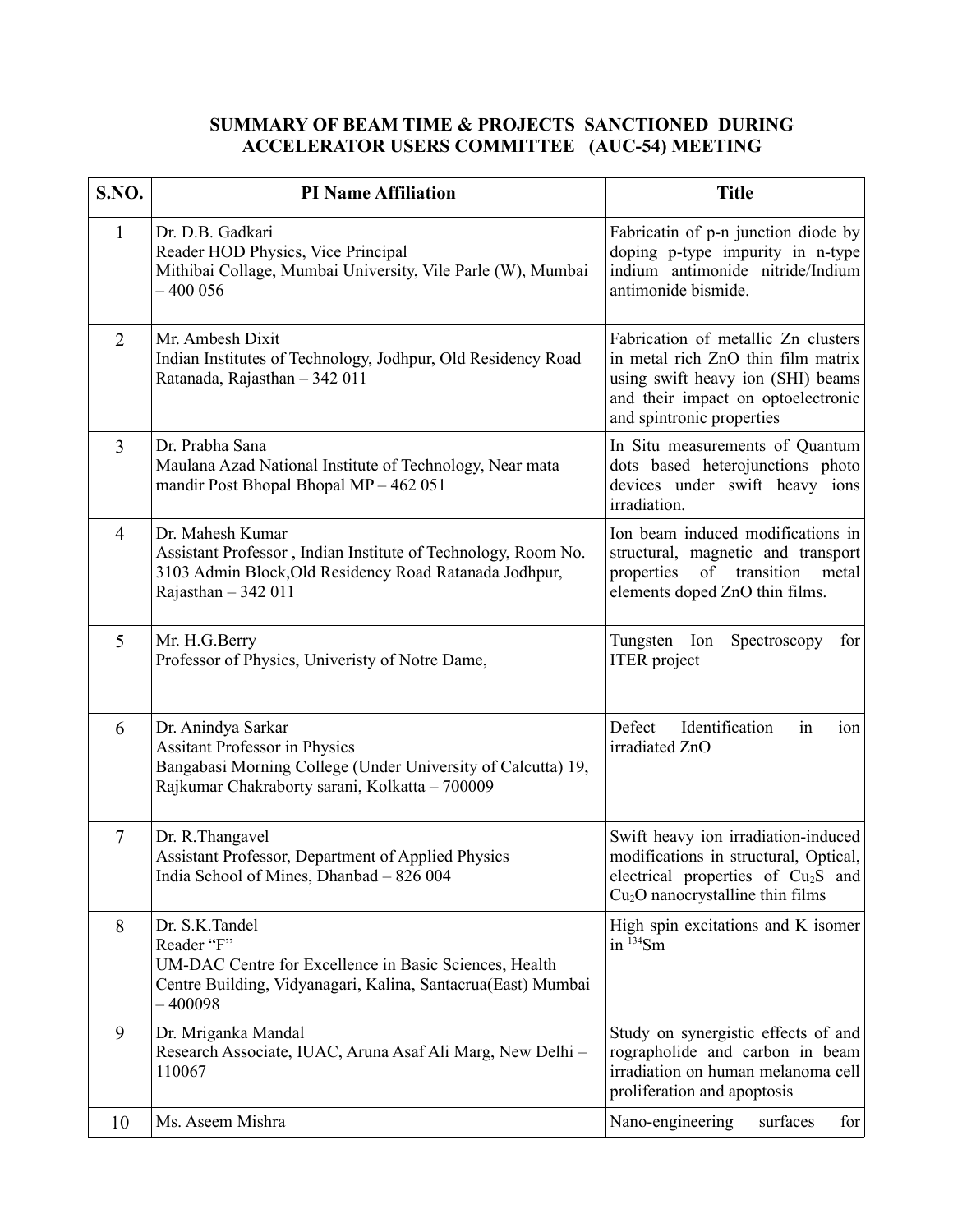| S.NO. | <b>PI Name Affiliation</b>                                                                                                                                                     | <b>Title</b>                                                                                                                                                  |
|-------|--------------------------------------------------------------------------------------------------------------------------------------------------------------------------------|---------------------------------------------------------------------------------------------------------------------------------------------------------------|
|       | International Centre for Genetic Engineering and Biotechnology,<br>Aruna Asaf Ali marg, New Delhi-110067                                                                       | enhanced mammalian cell adhesion                                                                                                                              |
| 11    | Dr. Varinderjit Singh<br>Centre for Physical and mathematical Sciences, Cetral<br>University of Punjab, Bathinda-151001                                                        | To study the effect of shell closure<br>on fission dynamics                                                                                                   |
| 12    | Dr. C.P. Safvan<br>Scientist F<br>Inter University Accelerator Centre, Aruna Asaf Ali Marg, New<br>Delhi - 110067                                                              | Search for negatively charged ions<br>(Namely N <sub>2</sub> H and SigH)                                                                                      |
| 13    | Dr. Satyabrata Mohapatra<br><b>Assistant Professor</b><br>Guru Gobind Singh Indraprastha University, School of Basic<br>and Applied Science, Sec-16c, Dwarka, New Delhi-110078 | Synthesis and ion beam engineering<br>of noble metal-ZnO plasmonic<br>nanocomposites for photocatalytic<br>applications                                       |
| 14    | Ms. Indu Bala<br>Scientist-C<br>Inter-University Accelerator Centre, Aruna asaf Ali Marg, New<br>Delhi-110067                                                                  | Search for Octupole Collecetivity in<br>Gd-isotopes                                                                                                           |
| 15    | Mr. Ajay Y. Deo<br>Department of Physics, Indian Institute of Technology,<br>Roorkee, Uttrakhand -247667                                                                       | Spectroscopy around doubly magic<br>$208$ PB nucleus                                                                                                          |
| 16    | Dr. Richa Krishna<br>Amity Institute of Naotechnology, J2 Third floor, Amity<br>University, Sector 125 Noida -201313                                                           | To study the effect of Transition<br>Metal ion Irratiation on Al doped<br>ZnO Films                                                                           |
| 17    | Dr. Udai P Singh<br>KIIT University, School of Electronics Engineering, Campus 3,<br>Patia, Bhubneshwar- 751024                                                                | Effect<br>Swift<br>of<br>Heavy<br>ion<br>irradiation on doped and co-doped<br>ZnO for gas sensing application<br>using schottky diode                         |
| 18    | Dr. Hiroshi Amekura<br>Chief Researcher, national Institute for materials Science, 3-13<br>Sakura, Tsukuba, Ibaraki - 305-0003<br>japan                                        | Irradiation temperature dependence<br>of elongation<br>of metal nanoparticles induced by<br>swift heavy ions                                                  |
| 19    | Prof. M. Jagannadha Rao<br>Director Delta Studies Institute, Andhra University,<br>Visakhapatnam $-530017$                                                                     | Measurement of <sup>10</sup> Be from Krishna<br>Delta (AP, India) drill core<br>sediments and implications for<br>geochronology                               |
| 20    | Mr. Jnanendra Upadhyay<br>C/o Prof. Ashok Kumar,<br>Tezpur University, Assam - 784 028                                                                                         | Synthesis and characterization of<br>conducting polymer nanostructures<br>for biological applications and study<br>of swift heavy ion irradiation<br>effects. |
| 21    | Mr. Anup Kumar Nath                                                                                                                                                            | Ionic Transport Studies in Ionic                                                                                                                              |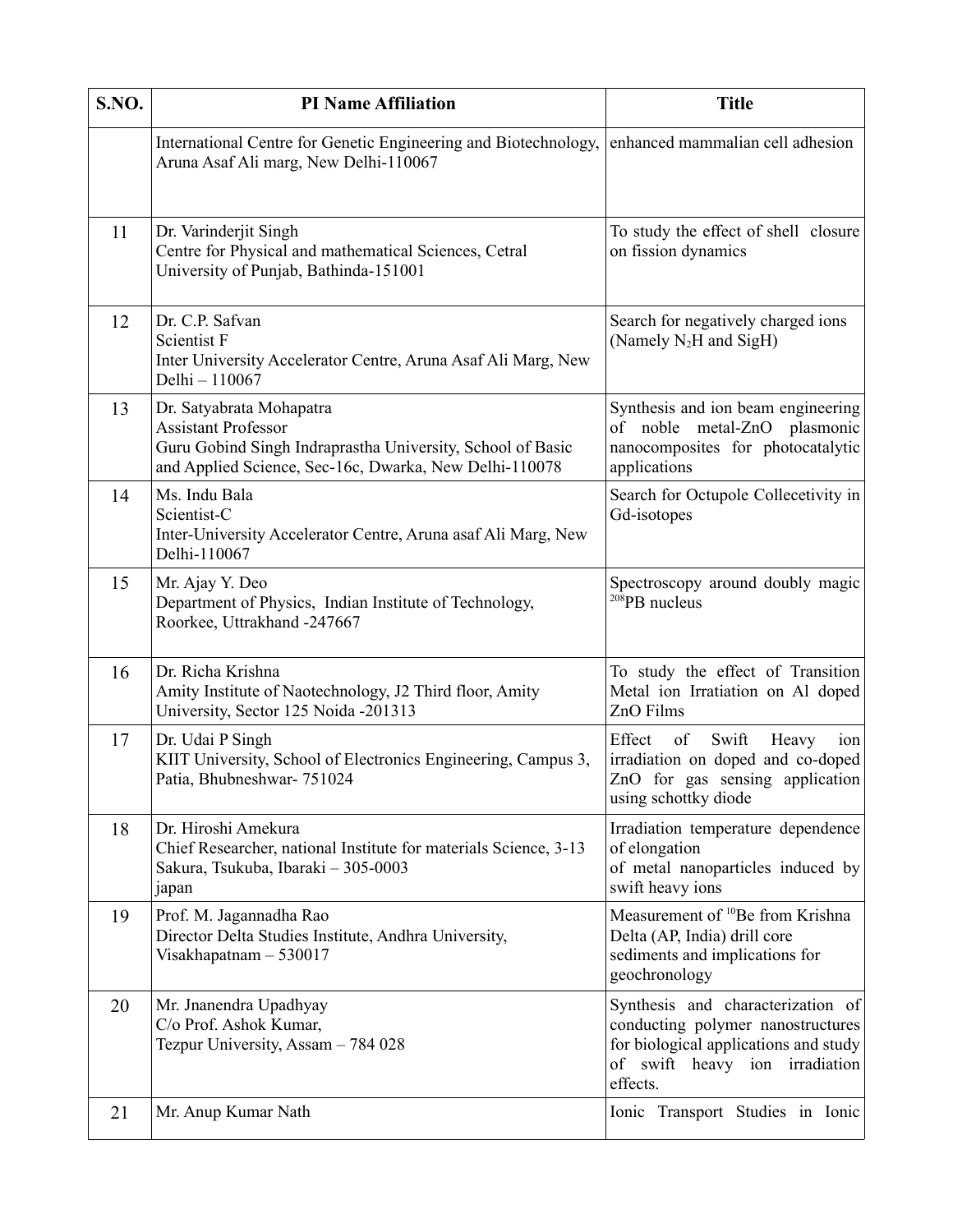| S.NO. | <b>PI Name Affiliation</b>                                                                                                                   | <b>Title</b>                                                                                                                                                                                                          |
|-------|----------------------------------------------------------------------------------------------------------------------------------------------|-----------------------------------------------------------------------------------------------------------------------------------------------------------------------------------------------------------------------|
|       | C/o Prof. Ashok Kumar, Department of Physics, Tezpur<br>University Napaam, Tezpur - 784 028 Assam                                            | Liquid Polymer Nanocomposite<br>Electrolytes and Swift Heavy Ion<br><b>Irradiation Effects</b>                                                                                                                        |
| 22    | Mr. Nazir Ahmad Kumar<br>C/o M.M.Ahmad<br>Department of Physics, National Institute of Technology,<br>Hazratbal Srinagar                     | Growth, characterization of some<br>metal doped tartrate single crystals<br>and their pre and post irradiations<br>study                                                                                              |
| 23    | Mr. Nagendra Shiwakoti<br>C/o Dr. Bobby K Antony, Indian School of Mines, Dhanbad<br>Jharkhand - 826 004                                     | Fabrication and modification of<br>Schottky diodes                                                                                                                                                                    |
| 24    | Mr. Mohd. Faiyaz<br>C/o Dr. Faiyazur Rahman<br>Aligarh Muslim University, Aligarh – 202 002                                                  | Swift Heavy Ion irradiation induced<br>modifications of Structural, Optical<br>and transport Properties of doped<br>nanocrystalline Indium oxide thin<br>films                                                        |
| 25    | Mr. Subodh Kumar Gautam<br>C/o Fouran Singh Material Science Group, Inter-University<br>Accelerator Centre, new Delhi - 110067               | Development<br>of<br>metal-<br>semiconductor nanocomposites and<br>their modifications by energetic<br>ions for optoelectronic and solar<br>cell.                                                                     |
| 26    | Mr. Siddarth Rai<br>C/o Dr. Buddhadev Mukherjee<br>Siksha-Bhavana, Visva-Bharati, Santiniketan - 731235                                      | Gamma<br>spectroscopic<br>study<br>in<br>$A \sim 60$ mass region                                                                                                                                                      |
| 27    | Ms. Anuradha Verma<br>C/o Dr. Sahab Dass<br>Department of Chemistry<br>Dayalbagh Educational Institutes, Dayalbagh, Agra - 282005            | Study on the effect of ion irradiation<br>oxide<br>thin<br>metal<br>films<br>on<br>coated/embedded with noble metal<br>nanoparticles<br>for<br>photoelectrochemical splitting<br>of<br>water for hydrogen production. |
| 28    | Mr. Gokul.B<br>C/o Dr. R.Sathyamoorthy, Associate Professor and head,<br>Kongunadu Arts and Science College, Coimbatore-641029               | Tuning Exchange Bias Coupling<br>and Coercivity of CoFe <sub>2</sub> O <sub>4</sub> / NiO<br>nanocrystalline bilayer thin films by<br>in beam irradiation.                                                            |
| 29    | Ms. Renuka Chauhan<br>C/o Dr. R.C.Srivastava<br>Professor and head<br>G.B. Pant University of Ag. & Tech, Pantnagar, Uttrakhand -<br>263145. | Swift heavy Ion irradiation Induced<br>Multiferroic<br>Effects in some<br>Nanocomposites and its thin films                                                                                                           |
| 30    | Mr. Chandan Kumar Gupta<br>C/o Dr. Sanjay Kumar Chamoli<br>Department of Physics and Astrophysics, University of Delhi,<br>Delhi - 110007    | Study of structural phenomena in<br>transitional nuclei with mass $A \sim 100$                                                                                                                                        |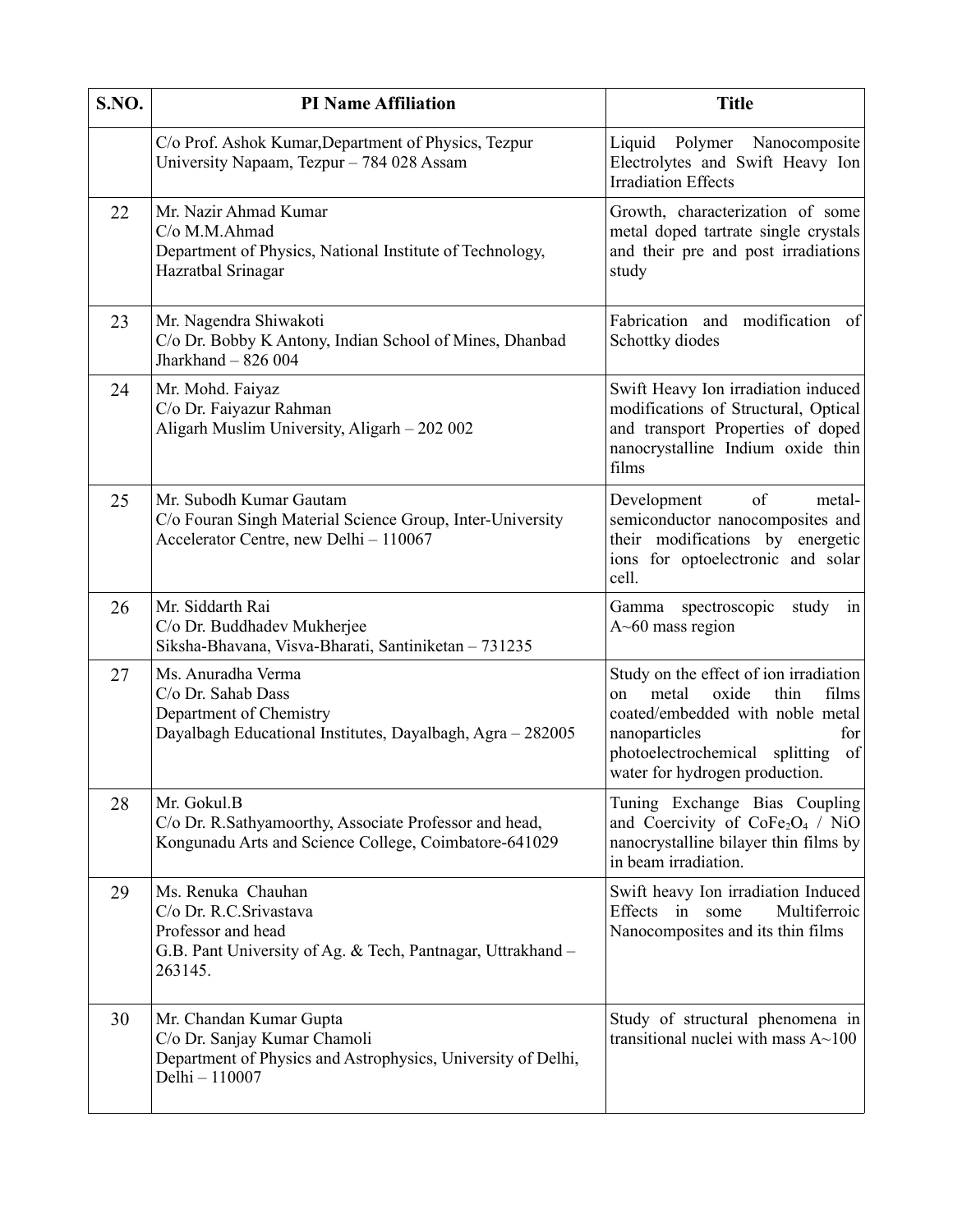| S.NO. | <b>PI Name Affiliation</b>                                                                                                                                                                  | <b>Title</b>                                                                                                                                                                             |
|-------|---------------------------------------------------------------------------------------------------------------------------------------------------------------------------------------------|------------------------------------------------------------------------------------------------------------------------------------------------------------------------------------------|
| 31    | Ms. Smita Laxman Survase<br>C/o Dr. Madhavi Anant Thakurdesai,<br>Department of Physics, Birla College of Arts, Science and<br>Commerce, Kalyan<br>University of Mumbai-400077              | Synthesis of CdTe and CdZnTe thin<br>films by athermal and athermal<br>annealing processes                                                                                               |
| 32    | Mr. Divyanshu Bhatnagar<br>C/o Prof. Ratnamala Chattrrjee<br>MS-551, Department of Physics, Indian Institute of Technology<br>Hauz Khas, new Delhi-110016                                   | Swift<br>induced<br>Heavy<br>Ions<br>modifications in YbiO <sub>3</sub> , $Sr2IrCoO6$<br>and LaPtBi thin films                                                                           |
| 33    | Ms. Parul Jain<br>C/o Prof. Ratnamala Chattrrjee<br>MS-551, Department of Physics, Indian Institute of Technology<br>Hauz Khas, new Delhi-110016                                            | Topological, thermomagnetic<br>and<br>of<br>galvanomagnetic<br>properties<br>magnetic<br>and nonmagnetic<br>ion<br>doped<br>exfoliated<br><b>Bismuth</b><br>Chalcogenide single crystals |
| 34    | Ms. Shamlath A<br>C/o Dr. E.Prasad<br>Department of Physics, School of Mathematical & Physical<br>Sciences, Central University of Kerala, Padnekked P.O. Kerala-<br>671328                  | Investigating the dynamics of heavy<br>ion induced fusion-fission reactions<br>at energies near and above the<br>coulomb barrier                                                         |
| 35    | Ms. Manju Sharma<br>C/o Dr. Subhash . C . Kashyap<br>Department of Physics, Indian Institute of Technology, New<br>Delhi-110016                                                             | Magnetic and Microwave properties<br>of Pristine<br>and Doped Barium<br>Hexaferrites                                                                                                     |
| 36    | Mr. Anirban Pradhan<br>C/o Dr. Sanjit Dey, AT/P.O. - University of Calcutta, Kashimpur,<br>District Paschim Medinipur, WB - 721 451                                                         | Radioprotective mechanisms<br>by<br>phytochemicals on cellular systems<br>against High<br>and Low LET<br>radiation.                                                                      |
| 37    | Ms. Naina Gautam<br>C/o Prof. Avinashi Kapoor<br>Department of electronic Science, University of Delhi South<br>Campus, New Delhi - 110021                                                  | Swift heavy-ion irradiations induced<br>modifications of Cadmium zinc<br>oxide based nanocomposites and<br>their hybrid solar cells                                                      |
| 38    | Mr. Angshuman Biswas<br>C/o Dr. Subrata Kumar Dey School of Biotechnology &<br>Biological science, West Bengal University of Technology, BF-<br>142, Sector-1, Salt Lake, Kolkatta - 700064 | Investigation on the effects of<br>Ionizing radiations and<br>environmental & Pharmaceutical<br><b>Agents on Human Stem Cells</b>                                                        |
| 39    | Mr. U. Devarajan<br>C/o Dr. S. Arumugam<br>Department of School of Physics, Bharathidasan University,<br>Tiruchirappalli- 620 024                                                           | Structural, Transport and Megnetic<br>properties of Ni-Mn based Heusler<br>alloys and Heavy Fermion alloys<br>under high pressure, low<br>Temperature and irradiation effect.            |
| 40    | Ms. Ruchi Mahajan<br>C/o Dr. B.R.Behera<br>Assistant Professor of Experimental Nuclear Physics, Panjab<br>University, Chandigarh.                                                           | Study of Fission Dynamics at<br><b>NAND Facility</b>                                                                                                                                     |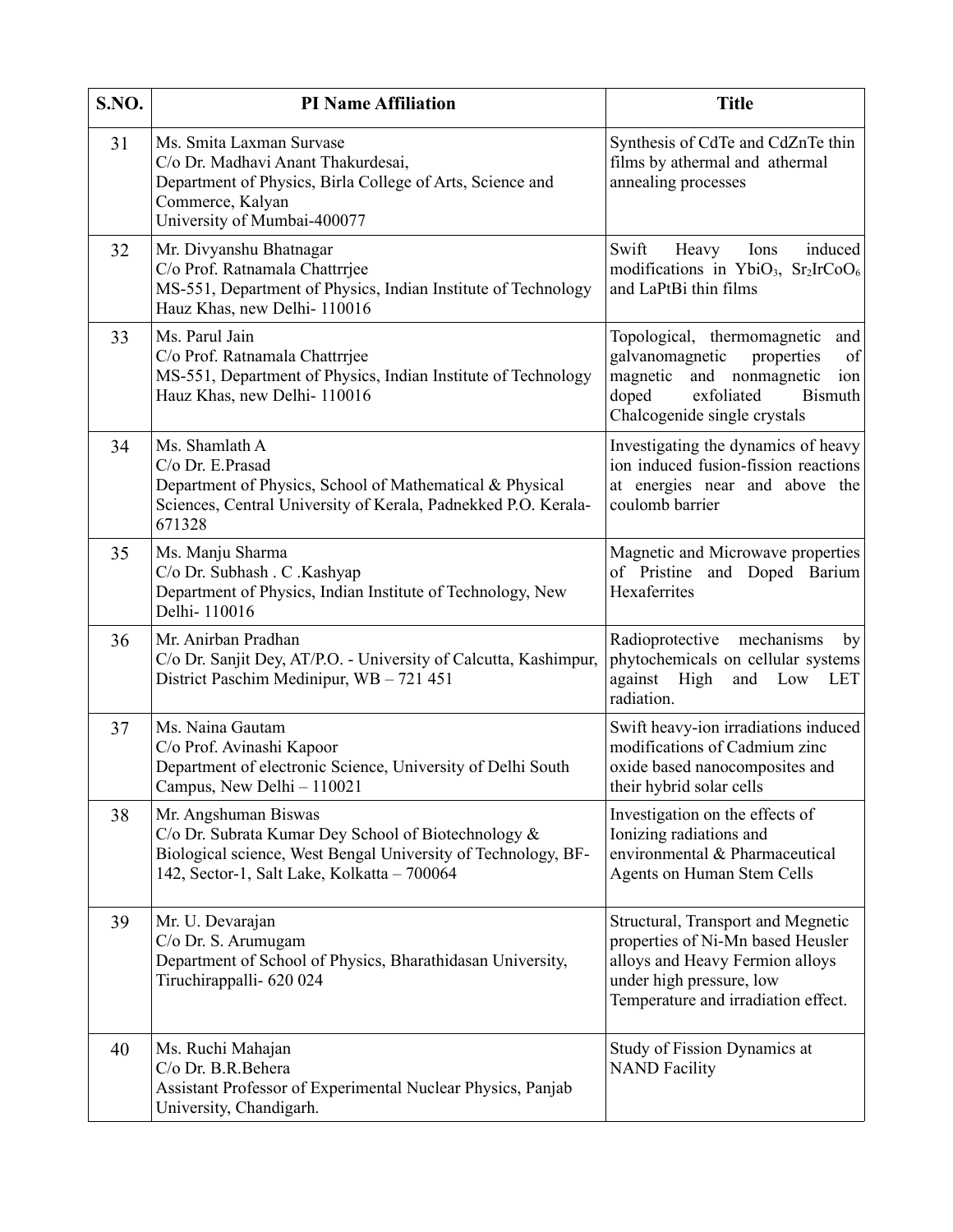| S.NO. | <b>PI Name Affiliation</b>                                                                                                                                                | <b>Title</b>                                                                                                                                            |
|-------|---------------------------------------------------------------------------------------------------------------------------------------------------------------------------|---------------------------------------------------------------------------------------------------------------------------------------------------------|
| 41    | Mr. Kamal Kumar<br>C/o Dr. I.A. Rizvi<br>Aligarh Muslim University, Aligarh -202002                                                                                       | Study of some Fusion Reactions<br>induced by Heavy ions at<br><b>Intermediate Energies</b>                                                              |
| 42    | Mr. Gaurav Sharma<br>C/o Dr. Nitin Kumar Puri<br>Department of Applied Physics<br>Delhi Technological University                                                          | <b>Study of Circular Rydberg States</b>                                                                                                                 |
| 43    | Ms. Khushboo<br>C/o Dr. Samit Kumar Mandal<br>Department of Physics and Astrophysics, University of Delhi -<br>110007                                                     | Investigation of few nucleons<br>transfer reactions in medium mass<br>nuclei around the Coulomb barrier.                                                |
| 44    | Mr. Naveen Kumar<br>C/o Dr. Suresh Kumar, Department of Physics & Astrophysics,<br>University of delhi, Delhi - 110007<br>Tel:-011-27667793                               | <b>Nuclear Structure of Transitional</b><br>Nuclei                                                                                                      |
| 45    | Ms. Sonu Devi<br>C/o Dr. D. Kabiraj<br>Scientist G<br>Inter University Accelerator centre, Aruna Asaf Ali Marg,<br>NewDelhi $-110067$                                     | Ion Beam Induced damage<br>evolution in Semiconductors                                                                                                  |
| 46    | Mr. Manikanthabau Nethala<br>C/o Dr. S.V.S. Nageswara Rao<br>School of Physics<br>University of Hyderabad<br>Hyderabad - 500046                                           | Ion beam studies of Hafnium based<br>high-k dielectric materials for metal<br>oxide semiconductor device<br>applications                                |
| 47    | Mr. Vipin Kumar<br>C/o Dr. S.S. Ghumman<br>Department of Applied Physics, Sant Longowal Institute of<br>Engineering and Technology, Longowal, sangrur, Punjab –<br>148106 | Comparative Studies of electric<br>field gradients of some rare-earth<br>elements by $^{133}Cs$ perturbed angular<br>correlations                       |
| 48    | Mr. Arvind Kumar<br>C/o Dr. Kuldeep Kumar Sharma, Department of Physics, NIT<br>Hamirpur-177001                                                                           | Effect of swift heavy ion irradiation<br>on megneto-transport properties of<br>Multilayers of CMR/high -T <sub>c</sub><br>superconductors/CMR thin flms |
| 49    | Mr. Saikat Chakraborty<br>C/o Dr. H. P. Sharma<br>Department of Physics<br><b>Banaras Hindu University</b><br>Varanasi, Uttar Pradesh - 221005                            | Structure of h11/2 bands in<br>125,1271                                                                                                                 |
| 50    | Dr. Balbir Singh Kaith<br>Department of Chemistry, Dr. B R Ambedkar National Institutes<br>of Technology, Jalandhar - 144 011                                             | Y- Radiatin Induced Synthesis of<br>Drug Delivery Devices and impact<br>of Swift Heavy Ion Bombardment<br>on the Sustained Drug Release<br>Behaviour    |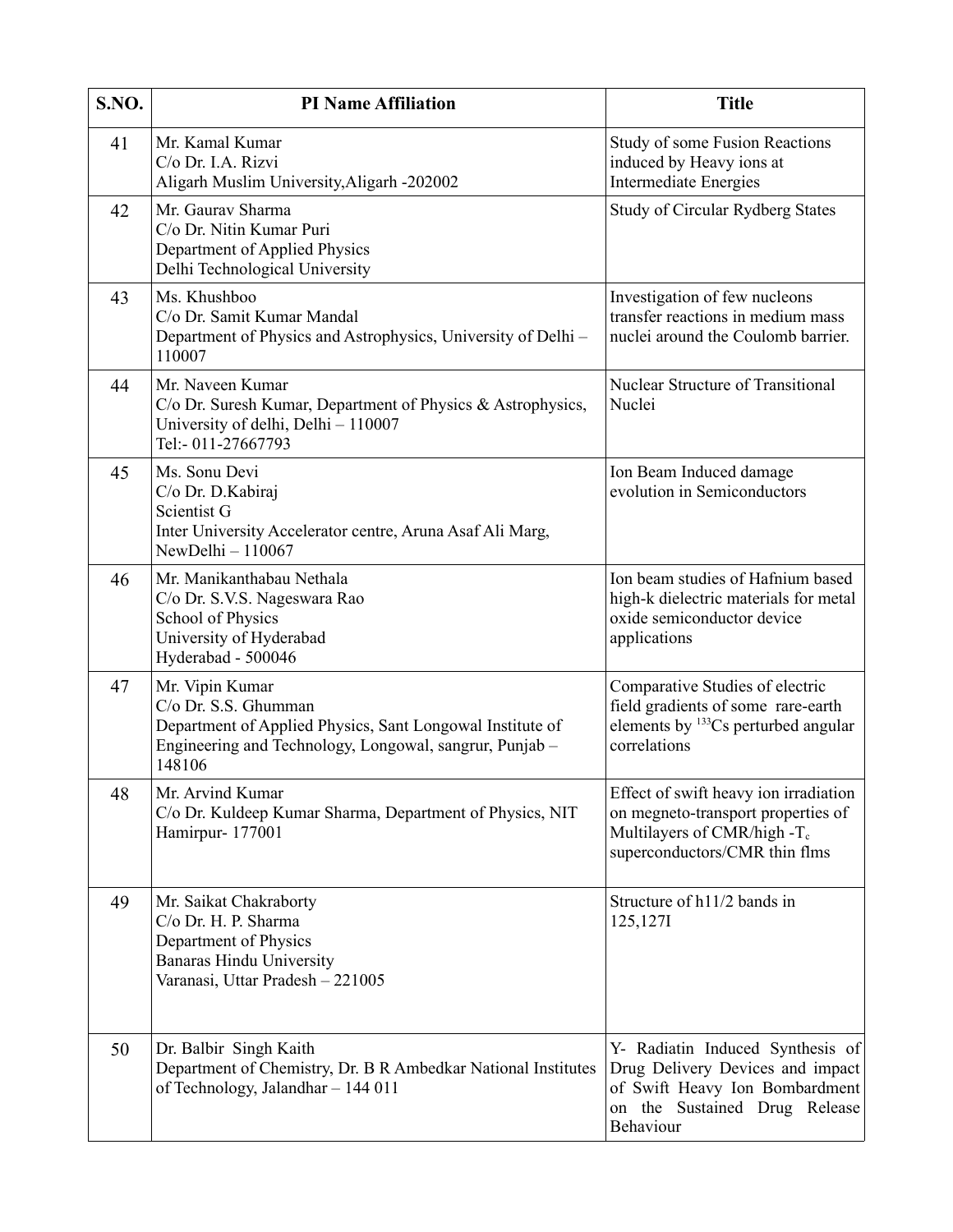| S.NO. | <b>PI Name Affiliation</b>                                                                                                                                 | <b>Title</b>                                                                                                                                                                                         |
|-------|------------------------------------------------------------------------------------------------------------------------------------------------------------|------------------------------------------------------------------------------------------------------------------------------------------------------------------------------------------------------|
| 51    | Dr. Rahul Singhal<br>Department of Physcis<br>MNIT Jaipur JLN Marg, Malviya Nagar, Jaipur-302017 (Raj)                                                     | Tailoring the structural, electrical<br>and optical properties of Ag-ZnO<br>and $Ag-TiO2$ nano-composite thin<br>films for various applications using<br>energetic ions.                             |
| 52    | Dr. Ramphal Sharma<br><b>Associate Professor</b><br>Dr. Babasaheb Ambedkar marathwada University,<br>Aurangabad - 431004                                   | Effect of SHI ions on structural and<br>of<br>opto-electronic<br>properties<br>plasmonic Ag nanoparticles doped<br>$CdS1-xSex/Cu2S$ fr photovoltaic.s                                                |
| 53    | Dr. S.J.Dhoble<br><b>Associate Professor</b><br>Department of Physics, RTM Nagpur University, Nagpur-<br>440033                                            | Thermoluminescence<br>charcterization of lithium based<br>TLD materials by using swift ions<br>and photons                                                                                           |
| 54    | Dr. Bivesh Ranjan Behera<br>Department of Physics<br>Centre for advanced Studies in Physics<br>Panjab University, Chandigarh                               | Mapping the Evaporation Residue<br>Cross Sections for shell Closed<br>Nuclei (Extra Push Versus Shell<br>Closure)                                                                                    |
| 55    | Prof. P.D.Sahare<br>Department of Physics & Astrophysis,<br>University of Delhi<br>Delhi - 110007                                                          | Modifications by swift heavy ion<br>(SHI) beam in wide band gap<br>semiconductor nanoparticles for its<br>applications as multifunctional<br>materials                                               |
| 56    | Dr. P.K.Bajpai<br>Professor & Head, Department of Pure & Applied Physics, Guru<br>Ghasidas Vishwavidyalaya(A Central University), Koni Bilaspur<br>-495009 | Studies of Swift Heavy Ion Beam<br>Irradiation on ceramic perovskites<br>thin films of BaSnO <sub>3</sub> , SrSnO <sub>3</sub> and<br>Ba/SrSnO <sub>3</sub> for specific Gas Sensing<br>Applications |
| 57    | Dr. Rajesh Kumar<br>Assistant Professor, PG department of Physics, JCDAV College<br>Dasuya, Punjab University Chandigarh                                   | Octupole Correlation and lifetime<br>measurements in $A \sim 120$ mass<br>region.                                                                                                                    |
| 58    | Dr. Rajshree B. Jotania<br>Department of Physics, school of Science, Gujarat University –<br>380009                                                        | SHI induced modificatins in ferrites<br>and ferrite-polymer composites                                                                                                                               |
| 59    | Dr. Anil Kumar<br>Professor & Head, Department of Physics, Jai Prakash<br>Vishwavidyalaya, Rahul Sankrityayan nagar Chapra - 841 302<br>Bihar.             | Beam Foil spectroscopy of highly<br>charged 3d elements (Atomic<br>Spectroscopy of Iron Group<br><b>Elements of Astrophysical</b><br>Importance)                                                     |
| 60    | Dr. Samarjit Sihotra<br>Department of Physics, Panjab University, Chandigarh - 160014                                                                      | Nuclear Structure studies in some<br>Ag, Rh, and Pd isotoeps close t<br>$N = Z = 50$ shell closure.                                                                                                  |
| 61    | Dr. Pawan Kumar Tyagi<br>Department of Physics, Delhi Technological Universtiy,<br>Shahabad, Daulatpur, Bawana Road, Delhi -110046                         | Ion implantation in Nanocrystalline,<br>Ultrananocrystalline diamond film<br>and carbon nanotubes                                                                                                    |